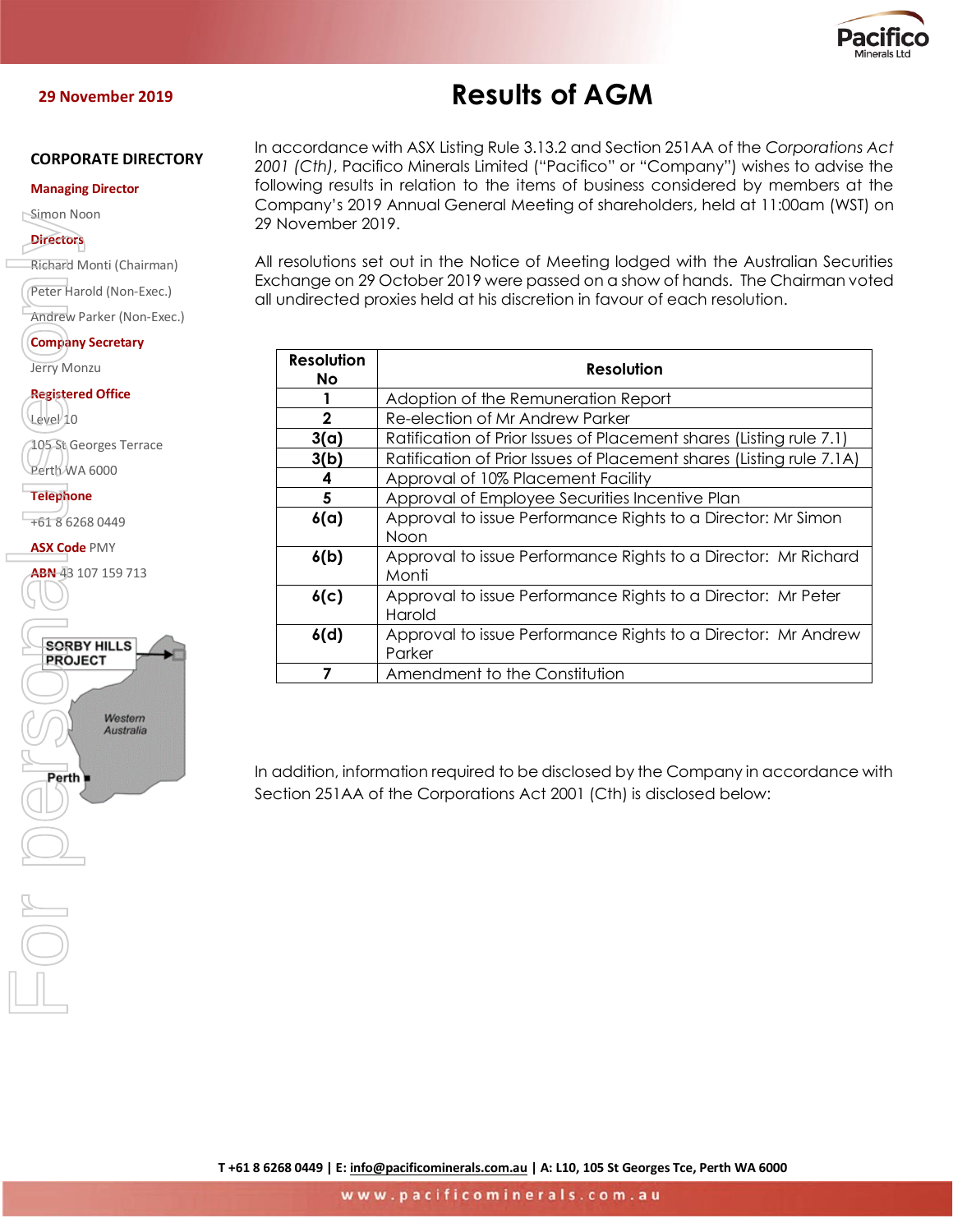

### **PROXY SUMMARY**

#### **1. Adoption of the Remuneration Report**

The instructions given to validly appointed proxies in respect of the resolution were as follows:

| For         |        | Against   |       | Discretionary* |     | Abstain                  |   |
|-------------|--------|-----------|-------|----------------|-----|--------------------------|---|
| 958,953,158 | 99.59% | 2,675,690 | 0.28% | 1,318,929      | 14% | $\overline{\phantom{a}}$ | - |

The motion was carried on a show of hands as an advisory resolution.

#### **2. Re-election of Mr Andrew Parker**

The instructions given to validly appointed proxies in respect of the resolution were as follows:

| For           |        |        | Against |                              | Discretionary* | Abstain   |                          |
|---------------|--------|--------|---------|------------------------------|----------------|-----------|--------------------------|
| 1,014,573,338 | 99.87% | 15,000 |         | $0.00\%$   1,318,929   0.13% |                | 1,543,538 | $\overline{\phantom{0}}$ |

The motion was carried on a show of hands as an ordinary resolution.

#### **3(a). Ratification of Prior Issues of Placement shares (Listing rule 7.1)**

The instructions given to validly appointed proxies in respect of the resolution were as follows:

| For         |        |           | Against |           | Discretionary* |                               | Abstain |  |
|-------------|--------|-----------|---------|-----------|----------------|-------------------------------|---------|--|
| 456,999,162 | 99.48% | 1,082,152 | 0.24%   | 1,318,929 |                | $\mid 0.29\% \mid 1,000,0005$ |         |  |

The motion was carried on a show of hands as an ordinary resolution.

#### **3(b). Ratification of Prior Issues of Placement shares (Listing rule 7.1A)**

The instructions given to validly appointed proxies in respect of the resolution were as follows:

| ror                  |  | Aaainst   |       | Discretionary* |          | <b>Abstain</b> |   |
|----------------------|--|-----------|-------|----------------|----------|----------------|---|
| 505,457,495   99.44% |  | 1,515,000 | 0.30% | 1,318,929      | $0.26\%$ | 1567,152       | - |

The motion was carried on a show of hands as an ordinary resolution.

#### **4. Approval of 10% Placement Facility**

The instructions given to validly appointed proxies in respect of the resolution were as follows:

| For           |        | Against |       | Discretionary* |     | Abstain  |  |
|---------------|--------|---------|-------|----------------|-----|----------|--|
| 1,015,616,876 | 99.82% | 515,000 | 0.05% | 1,318,929      | 14% | $\equiv$ |  |

 This is a special resolution and was carried on a show of hands with the requite minimum 75% majority.

**T +61 8 6268 0449 | E: [info@pacificominerals.com.au](mailto:info@pacificominerals.com.au) | A: L10, 105 St Georges Tce, Perth WA 6000**

www.pacificominerals.com.au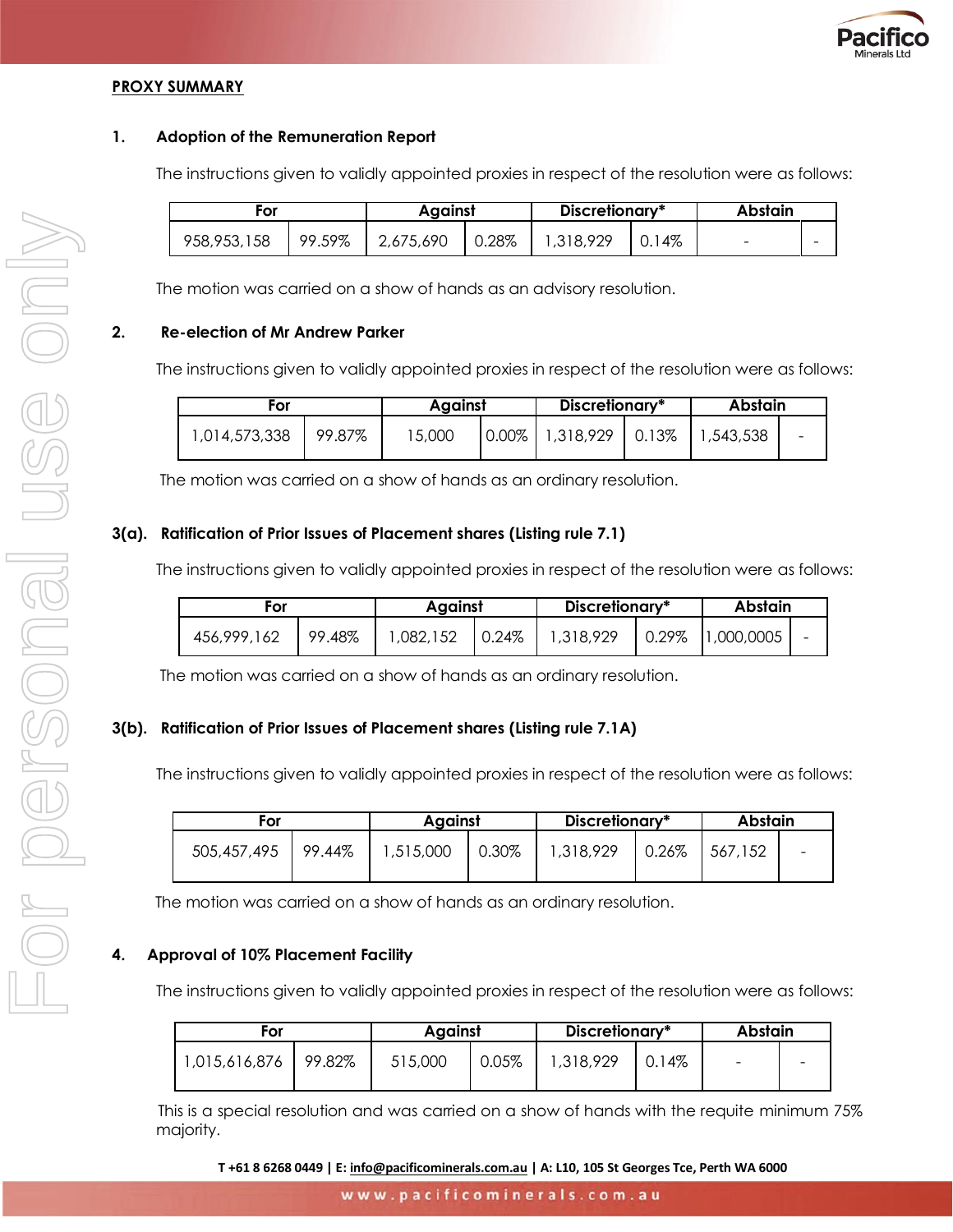

## **5. Approval of Employee Securities Incentive Plan**

The instructions given to validly appointed proxies in respect of the resolution were as follows:

| For         |        | Against   |       | Discretionary* |     | Abstain                  |  |
|-------------|--------|-----------|-------|----------------|-----|--------------------------|--|
| 958,503,158 | 99.54% | 3,125,690 | 0.32% | 1,318,929      | 14% | $\overline{\phantom{0}}$ |  |

The motion was carried on a show of hands as an ordinary resolution.

#### **6(a). Approval to issue Performance Rights to a Director: Mr Simon Noon**

The instructions given to validly appointed proxies in respect of the resolution were as follows:

| For           |        | Against   |          | Discretionary* |       | Abstain                  |  |
|---------------|--------|-----------|----------|----------------|-------|--------------------------|--|
| 987, 149, 724 | 99.61% | 2,582,152 | $0.26\%$ | 1,318,929      | 0.13% | $\overline{\phantom{0}}$ |  |

The motion was carried on a show of hands as an ordinary resolution.

#### **6(b). Approval to issue Performance Rights to a Director: Mr Richard Monti**

The instructions given to validly appointed proxies in respect of the resolution were as follows:

| For         |        | Against   |       | Discretionary* |       | Abstain                  |  |
|-------------|--------|-----------|-------|----------------|-------|--------------------------|--|
| 989,287,420 | 99.45% | 4,125,690 | 0.41% | 1,318,929      | 0.13% | $\overline{\phantom{a}}$ |  |

The motion was carried on a show of hands as an ordinary resolution.

## **6(c). Approval to issue Performance Rights to a Director: Mr Peter Harold**

The instructions given to validly appointed proxies in respect of the resolution were as follows:

| For                  |  | Against   |       | Discretionary* |       | Abstain                  |  |
|----------------------|--|-----------|-------|----------------|-------|--------------------------|--|
| 1,012,006,186 99.46% |  | 4,125,690 | 0.41% | 1,318,929      | 0.13% | $\overline{\phantom{0}}$ |  |

The motion was carried on a show of hands as an ordinary resolution.

#### **6(d). Approval to issue Performance Rights to a Director: Mr Andrew Parker**

The instructions given to validly appointed proxies in respect of the resolution were as follows:

| For                  |  | Against   |       | Discretionary* |       | Abstain |  |
|----------------------|--|-----------|-------|----------------|-------|---------|--|
| 1,006,621,924 99.46% |  | 4,125,690 | 0.41% | 1,318,929      | 0.13% |         |  |

The motion was carried on a show of hands as an ordinary resolution.